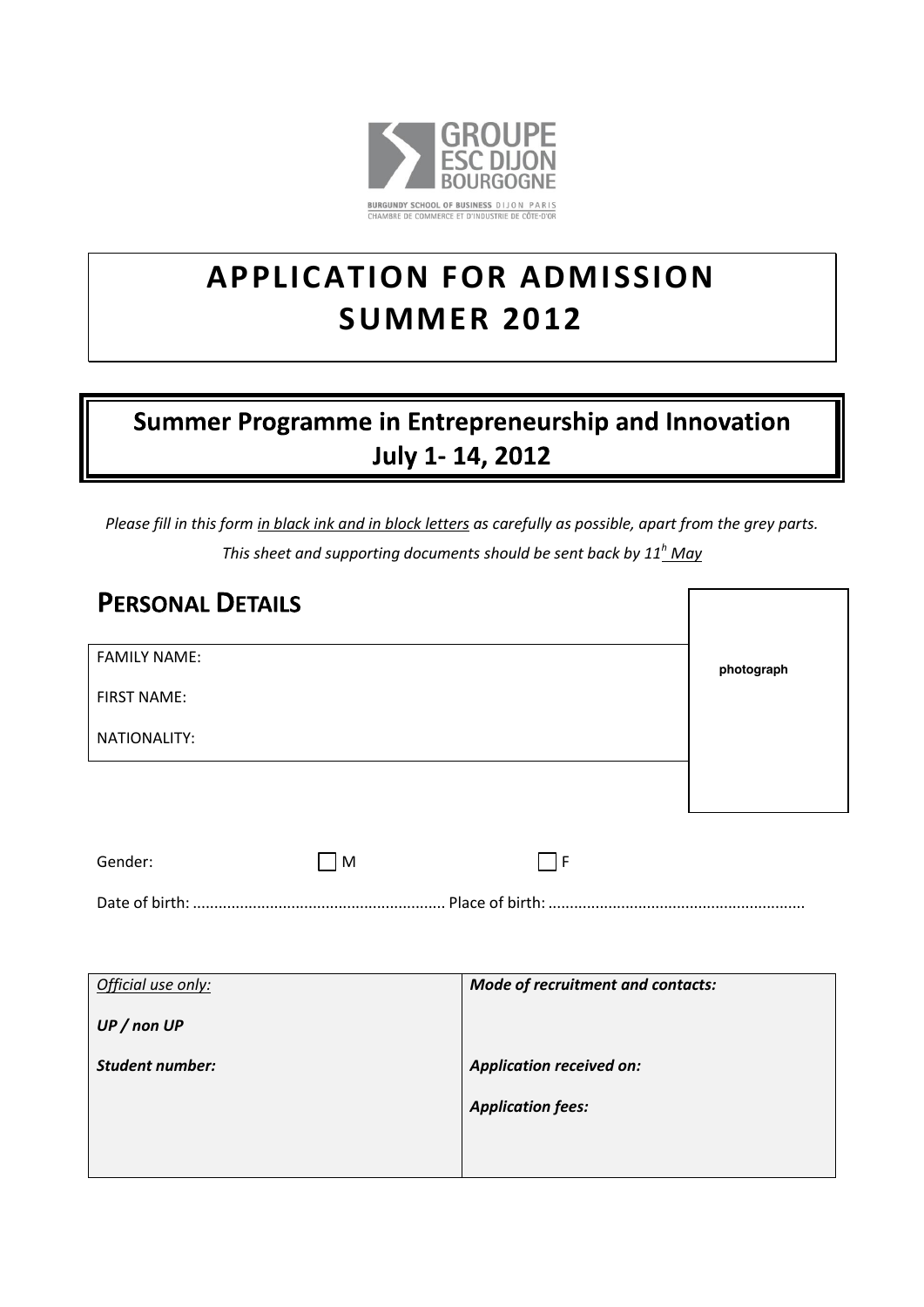## **ACADEMIC BACKGROUND**

## **University Education**

| <b>UNIVERSITY</b> | <b>DEGREE</b><br><b>OBTAINED</b> | <b>MAJOR</b><br>SPECIALISATION | <b>HONORS</b><br><b>RANK OR GRADE</b> | <b>YEAR</b> |
|-------------------|----------------------------------|--------------------------------|---------------------------------------|-------------|
|                   |                                  |                                |                                       |             |
|                   |                                  |                                |                                       |             |
|                   |                                  |                                |                                       |             |

## **Secondary Education**

| <b>SCHOOL</b> | <b>DEGREE</b> | <b>YEAR</b> |
|---------------|---------------|-------------|
|               |               |             |
|               |               |             |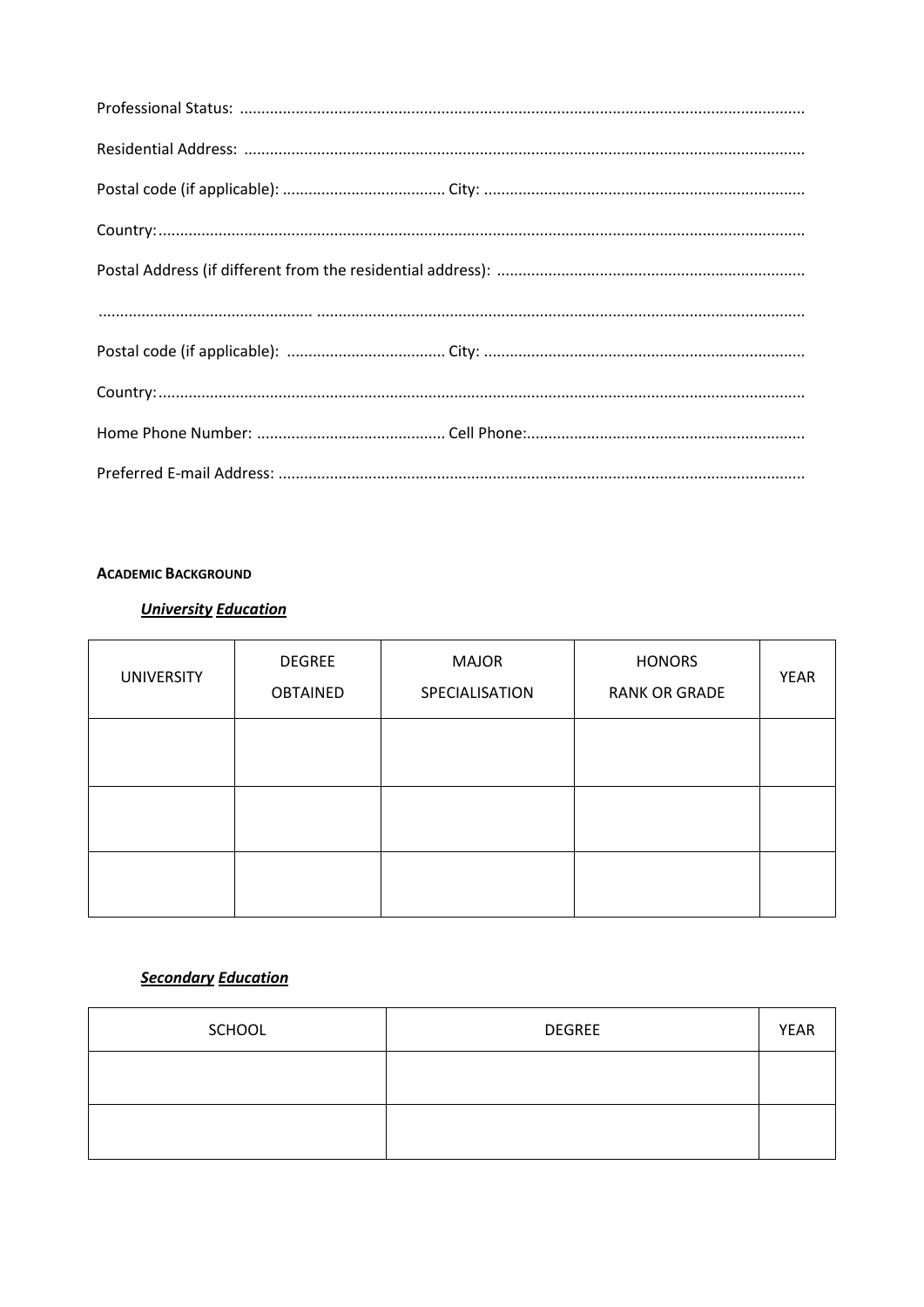#### **LANGUAGES**

Maternal language(s): .................................................................................................................................

Language of instruction at home university (if different from above): ......................................................

Foreign Languages: (please indicate your level of fluency in the categories indicated)

| 1: fluent | 2: very good    | 3: average      | 4: poor         |
|-----------|-----------------|-----------------|-----------------|
| LANGUAGE  | <b>READ</b>     | <b>WRITTEN</b>  | <b>SPOKEN</b>   |
| French    | $1 - 2 - 3 - 4$ | $1 - 2 - 3 - 4$ | $1 - 2 - 3 - 4$ |
| English   | $1 - 2 - 3 - 4$ | $1 - 2 - 3 - 4$ | $1 - 2 - 3 - 4$ |
|           | $1 - 2 - 3 - 4$ | $1 - 2 - 3 - 4$ | $1 - 2 - 3 - 4$ |

#### **PROFESSIONAL EXPERIENCE**

| <b>DATE</b> | <b>COMPANY</b> | POSITION HELD | TASKS ASSIGNED TO YOUR POSITION |
|-------------|----------------|---------------|---------------------------------|
|             |                |               |                                 |
|             |                |               |                                 |
|             |                |               |                                 |
|             |                |               |                                 |

#### **TRAINING PERIODS AND TEMPORARY JOBS**

| <b>DATE</b> | <b>COMPANY</b> | POSITION HELD | TASKS ASSIGNED TO YOUR POSITION |
|-------------|----------------|---------------|---------------------------------|
|             |                |               |                                 |
|             |                |               |                                 |
|             |                |               |                                 |
|             |                |               |                                 |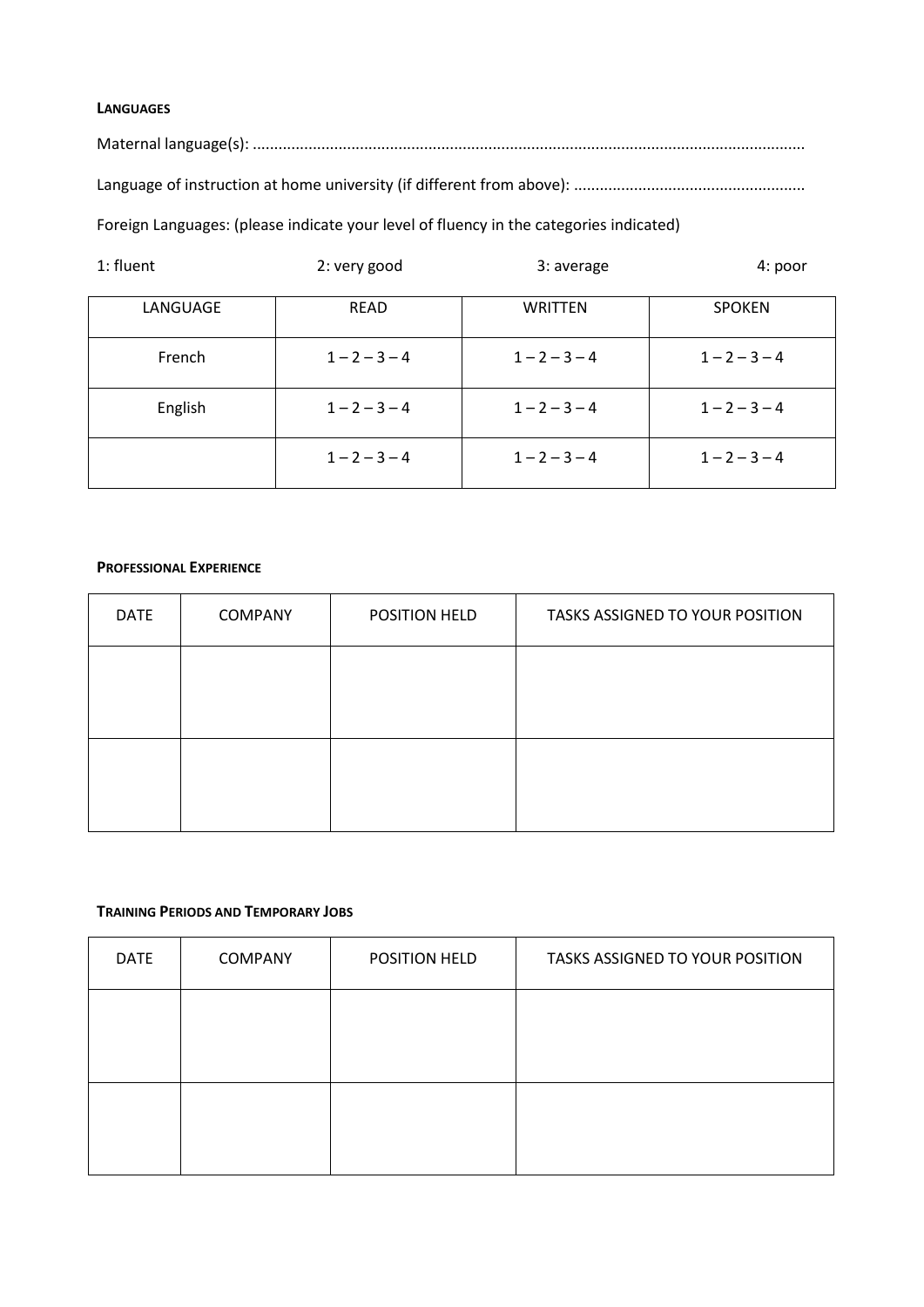#### **INTEREST AND MOTIVATION FOR THE PROGRAMME**

#### LIST THE COURSES IN ENTREPRENEURSHIP AND INNOVATION THAT YOU HAVE STUDIED SO FAR

MEDICAL CONDITION: PLEASE LET US KNOW OF ANY MEDICAL CONDITION THAT MAY AFFECT YOUR STAY AT BURGUNDY **SCHOOL OF BUSINESS** 

#### PERSON TO CONTACT IN CASE OF EMERGENCY

| NAMF: |
|-------|
|       |
|       |
|       |
|       |
|       |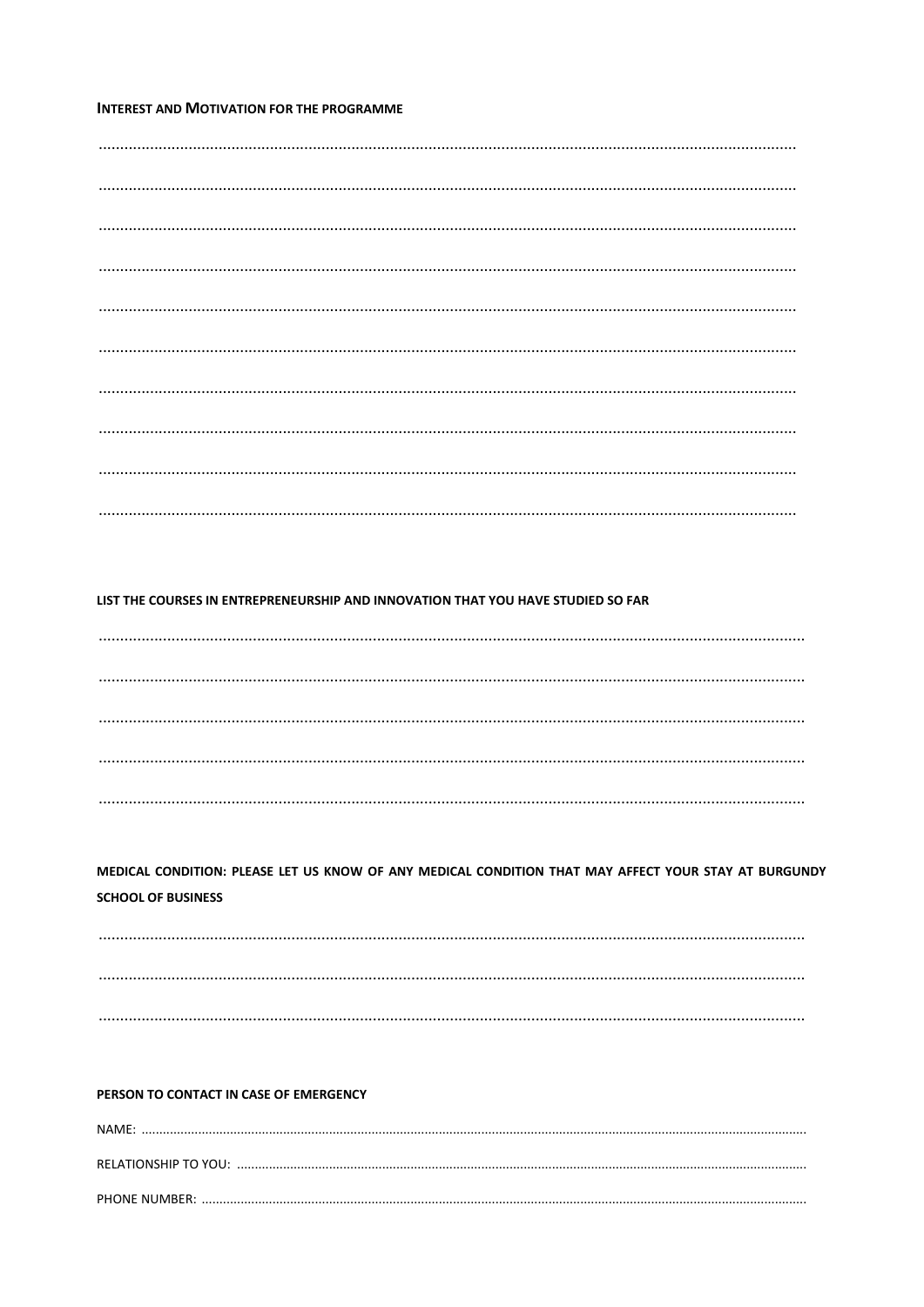## How did you hear about Burgundy School of Business ?

| $\Box$ Presentation                             | □ Career Days |
|-------------------------------------------------|---------------|
|                                                 |               |
| $\Box$ Ads - Posters - Press                    |               |
| Place                                           |               |
| $\Box$ Embassy – Consulate – Alliance Française |               |
| Place                                           |               |
| $\Box$ Careers Advisors – Faculty               |               |
|                                                 | $\square$     |
| $\Box$ Company Internship                       |               |
| $\Box$ Personal contacts                        |               |
| □ BSBU website                                  |               |
| □ Other                                         |               |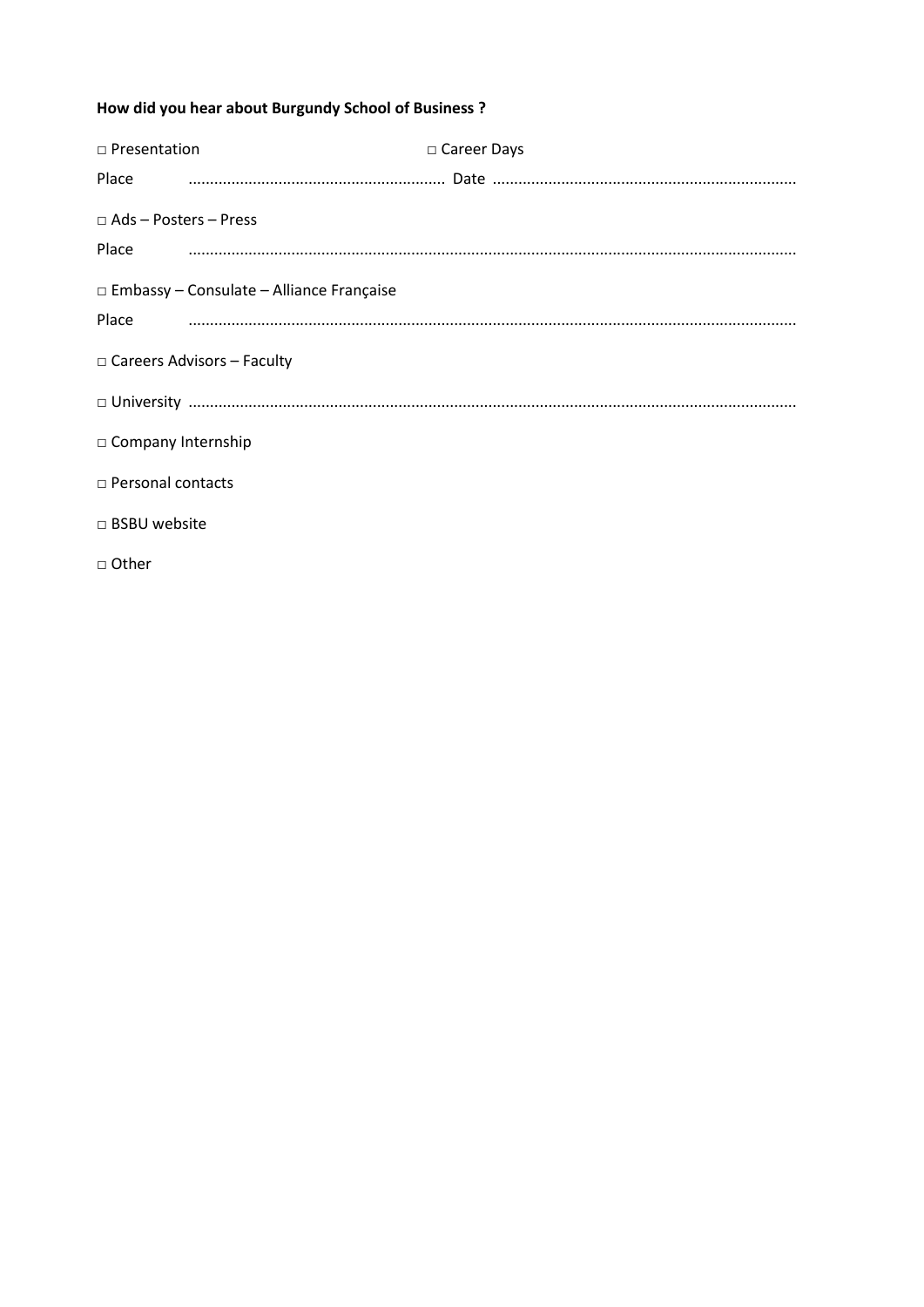## **PROGRAMME FEES**

The cost of the Entrepreneurship and Innovation programme is  $£1,550$  and includes tuition fees, cultural visits, accommodation incl. breakfast and a welcome and a farewell dinner that includes the award of a completion certificate.

#### **PAYMENT TO BE INCLUDED WITH THE APPLICATION FORM:**

Please indicate which method of payment you have chosen:

- $□$  I will pay the programme fees of € 1550 by including a cheque, payable to "Groupe ESC Dijon Bourgogne"
- $□$  I will pay the application fees of €1550 by bank transfer to the following account IMPORTANT! Your last name & the programme you apply for should be given as references while making the transfer:

Name and address of the bank: LE CREDIT LYONNAIS

|                 | 18 rue de la République                    |
|-----------------|--------------------------------------------|
|                 | 69002 LYON                                 |
| Account Holder: | CCI Côte d'Or / Groupe ESC Dijon Bourgogne |
|                 | BP 50608                                   |
|                 | 21006 DIJON Cedex                          |
|                 |                                            |
| BIC/SWIFT:      | <b>CRLYFRPP</b>                            |
| IBAN:           | FR08 3000 2025 5500 0006 0265 F43          |

#### **DECLARATION**

I am aware of the extent of the programme fees associated with studying on the Entrepreneurship and Innovation short-term programme for which I am applying and I am able to meet all these expenses. I certify that the information that I have provided on this application, and on all other admission application materials, is **complete**, **accurate** and **true** to the best of my knowledge. I understand that misrepresentation of any information may result in cancellation of the application or registration, with no refund of any fees possible.

Date: .................................................................... Signature: .............................................................